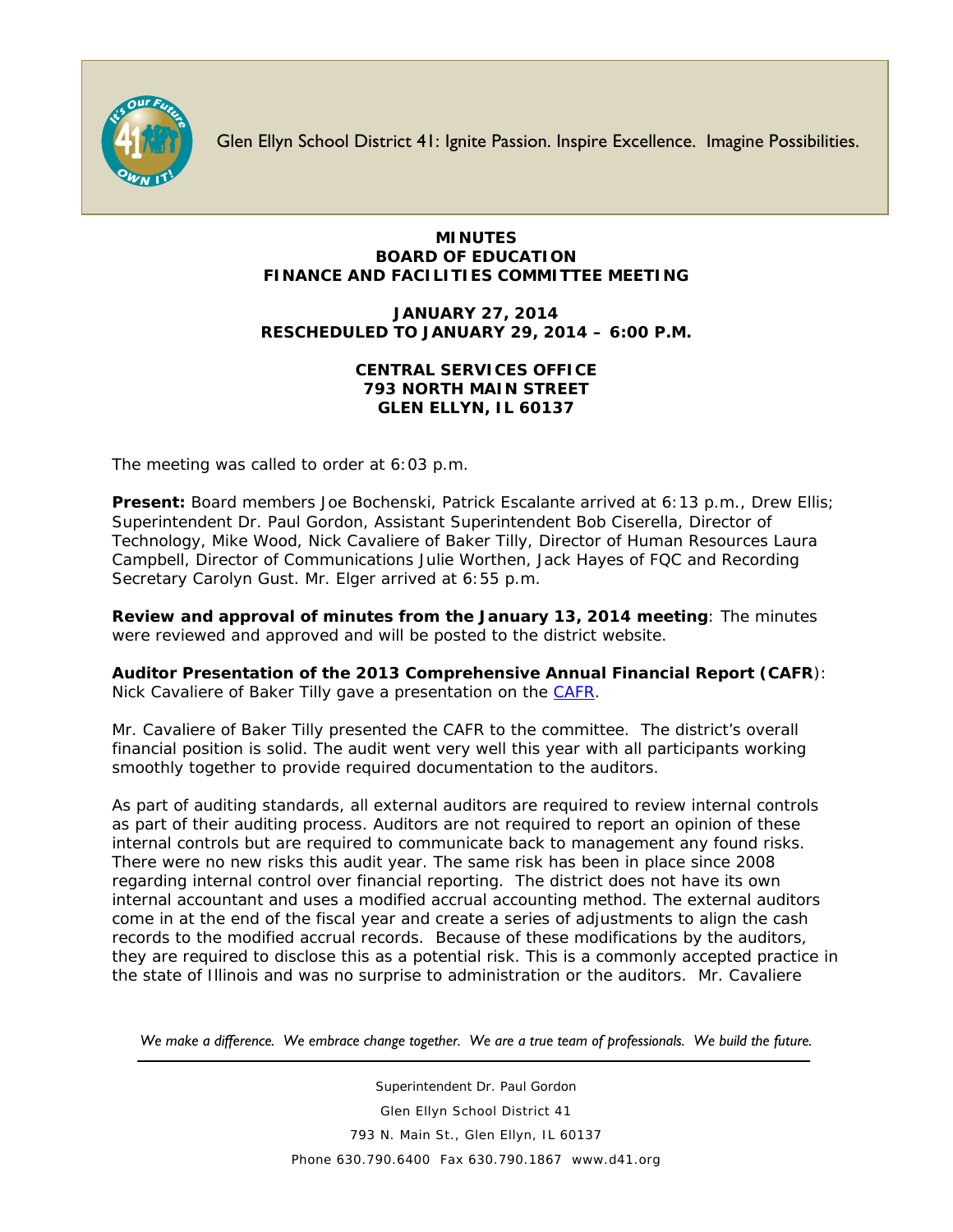encouraged the committee members to contact him with any questions regarding the financials of the district.

**Additional Half-Time Early Childhood Special Education Teacher**: The committee discussed the administration's recommendation for the addition of a half time Early Childhood Special Education (ECSE) teacher at Forest Glen School. The recommendation is based on the program nearing its capacity and the need for an additional section for the ECSE Program. This new section would have a maximum of ten students and would require the addition of a half-time certified ECSE. The additional section would remain in place for the remainder of the 2013-14 school year.

The district is responsible for at-risk students beginning at age three. Before age three, the county is responsible for their special services. The county has notified the district of at least eleven children who will turn three in the next few weeks and the district has space for two in the program. The administration would like to add the additional section in the event the program becomes full.

**Technology Plan Refresh:** Mike Wood gave a presentation highlighting the Technology Team's planned projects and 2014 expenditures. Mr. Wood reviewed lease schedules for the existing and planned technology equipment and noted that the projects include copier refresh, iPad refresh, sound systems for the gymnasiums, classroom document cameras and the student device refresh for Hadley Jr. High. Mr. Wood further noted that his team is currently working with vendors to determine the best equipment and pricing, so the costs are very preliminary and based on previous costs for similar equipment or current market prices.

Mr. Wood reported on potential technology projects for the summer 2014 along with the budgetary impact. The copier refresh is the first project. Copier refresh is on a three-year cycle. Meeting with vendors and obtaining pricing. Mr. Wood expects to have this information for presentation to the committee in mid-February.

The next project is the elementary gym sound systems. Last year, elementary physical education teachers implemented new curriculum which included a number of significant technology components. The technology department spread those costs over two years. The first year was installation of new projectors and large screens in each elementary gymnasium. The second phase is an integrated sound system to accompany the projectors. Administration expects to have this information for presentation to the committee in mid- to late-February.

Elementary iPad refresh is due this summer. The district has approximately 300 iPads at the elementary schools, 140 of which are on a three-year refresh cycle which cycle is due this summer. These devices will be refreshed on a one-to-one basis.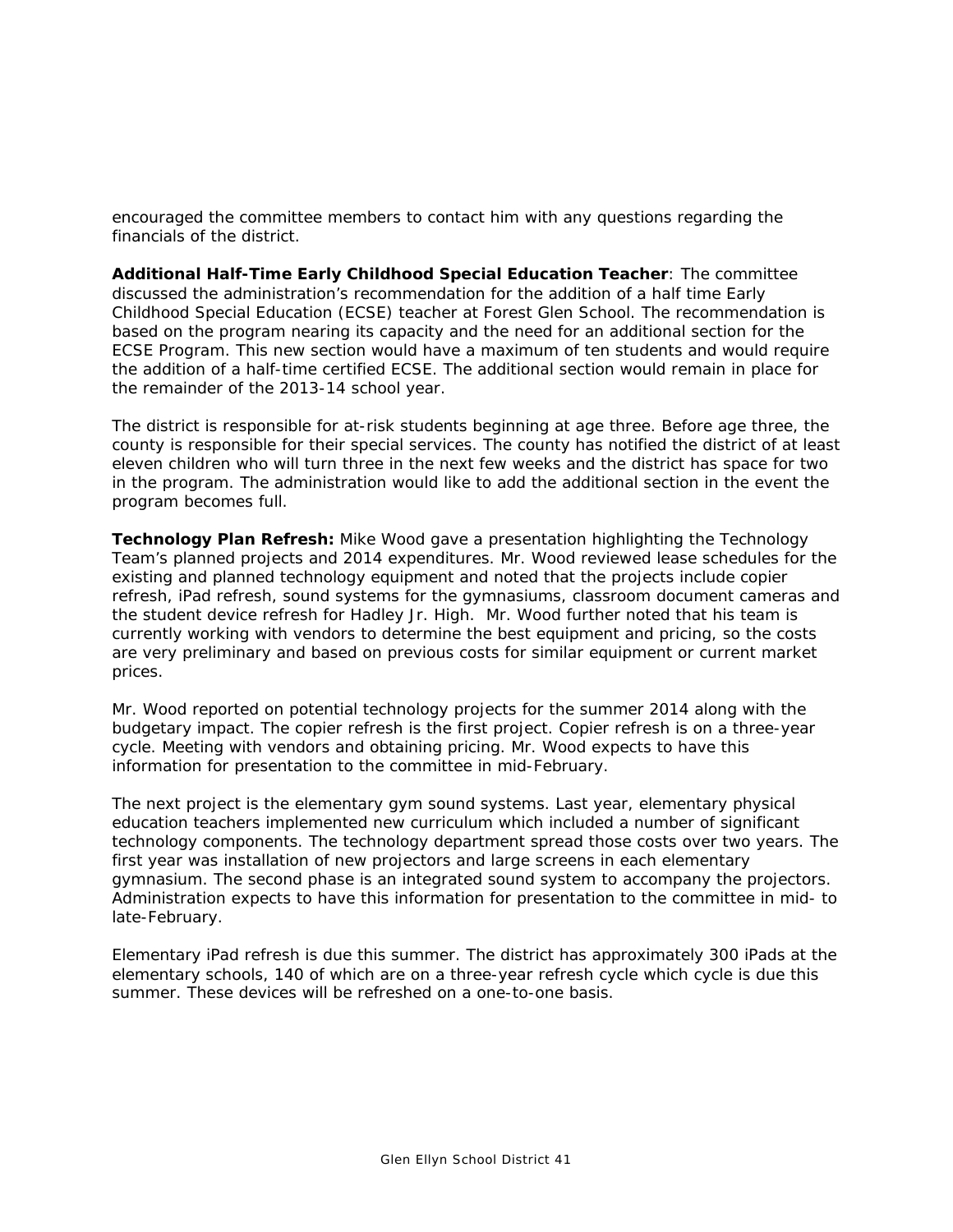The district has a scattered number of document cameras district-wide. Administration plans to implement a document camera in each classroom as part of the summer 2014 technology refresh plan.

The last part of the technology refresh project this summer is the replacement of the Hadley student devices. Administration is recommending Google Chromebook devices, one per student with the student carrying the machine with them throughout the day in the building. This technology pairs with Google Docs which will help alleviate the current strain on district servers. Sixth and seventh graders will use the new Chromebooks with the eighth graders using the current laptops. The Chromebook is completely web-based which alleviates the strain on our servers and allows for access to student files from anywhere there is internet service. The Chromebooks are approximately \$200-300 per device. These devices will be on a three-year lease being returned to the leasing company at the end of the lease period.

Administration presented very preliminary pricing to the committee with the objective of obtaining firm pricing in the next month.

**2014 Elementary School Facility Funding:** The Committee discussed the administration's recommendation to move forward with MB Financial Bank for the proposed elementary school additions in the amount of \$7 million in capital borrowing with a fifteen year payback period.

The committee discussed an additional funding option presented by MB Financial. This new option would allow for \$7 million borrowed with \$5 million paid back over 15 years with an option to pay \$2 million with no prepayment penalty after two years. If the district wants to extend the \$2 million over the remaining 13 years, interest rates would be at the then current market rate. The option to borrow the full \$7 million is still available.

Currently, a proposal for additions at each of the four elementary schools is out for bid, a project anticipated to take approximately two years to complete and cost approximately \$15 million. Should the Board of Education (BOE) approve the project, the Finance Committee makes the following recommendation:

The Board of Education Finance Committee recommends funding the 2014-2016 elementary addition project with up to \$7 million in reserve funds and a \$7 million loan from MB Financial Bank to be repaid over 15 years. The remaining funds of about \$1 million will come out of operating expenses.

The committee makes this recommendation after reviewing the District 41 budget forecasts and scenarios, studying a range of options, considering the current and anticipated borrowing conditions, and satisfying itself that the district is capable of undertaking this obligation without risk to its operations or financial stability. The committee believes this is a conservative approach that protects needed reserve funds and provides the most flexibility for the future.